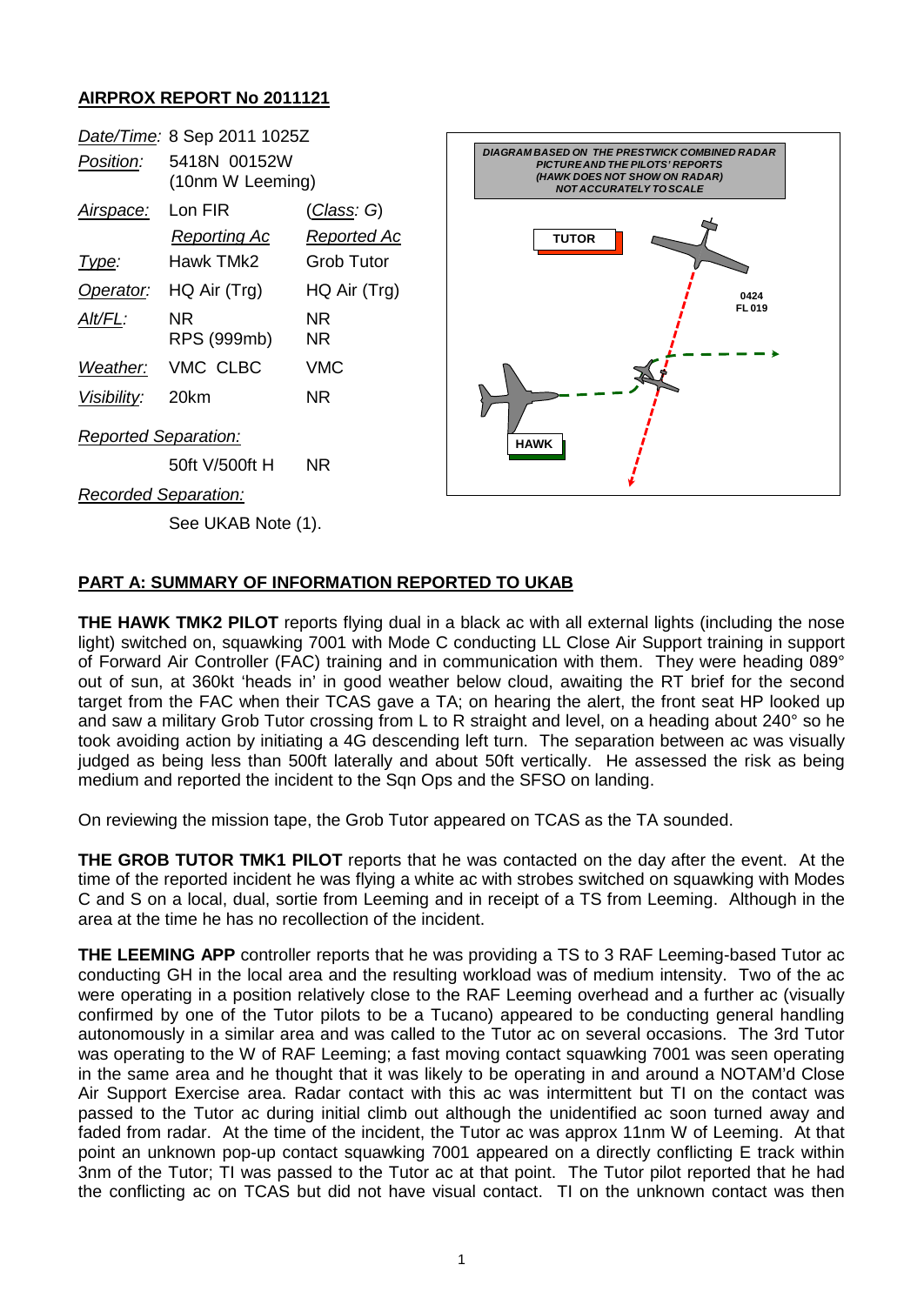repeated. Based on SSR Mode C, the Tutor ac appeared to maintain level flight while the unknown ac appeared to descend close to the point of confliction. TI on the unknown traffic was passed several more times and the Tutor achieved visual contact, reporting it to be a Hawk.

**BM SAFETY MANAGEMENT** reports that this Airprox took place between a Hawk T2 operating VFR in VMC conducting a FAC exercise within a NOTAM'd area in the URE Valley, just to the S of EGD442 and a Tutor T1 operating VFR in receipt of a TS from Leeming APP.

Although the Tutor was visible on the radar replay throughout the incident sequence, the Hawk was not (at the time of the incident); as a result, the investigation was completed based upon the pilots' and controller's reports and the tape transcript from RAF Leeming.

The radar replay commences at 1018:30 and shows an ac with an SSR code of 7001 operating in the vicinity of EGD442 and the Tutor 2.8nm W of Leeming and tracking W. Based upon the reports of those involved, the ac squawking 7001 was almost certainly the reporting Hawk. APP stated in their report that radar contact of the Hawk was intermittent throughout the incident sequence.

At 1018:05, prior to the start of the radar replay and in accordance with their report, APP passed TI to the Tutor on the Hawk before "*the unidentified aircraft…turned away and faded from radar"*. APP again passed TI to the Tutor regarding the Hawk at 1024:32, after the Hawk 'popped-up' into radar coverage within 3nm of the position of Tutor, stating, *"traffic west, two miles, tracking east, indicating similar levels, fast moving"*. Although the Tutor pilot had no recollection of the incident, he responded to APP that they had 'got TCAS on him, can't see him though'. APP immediately updated this TI at 1024:41, stating *"traffic indicates 100ft below on Charlie, west half a mile".* APP provided a final update at 1024:58 stating that, "*traffic now clearing to the east, north-east, by one mile tracking east, indicating five hundred feet below*" and the pilot replied, "*thank you, nothing seen at all*."

Based upon the Hawk pilot's report of their and the Tutor's respective bearings, the radar replay and the TI passed by APP, it is apparent that the CPA occurred between 1024:41 and 1024:58. The Hawk pilot has reported subsequently that having received the TCAS TA, it is assessed that they first sighted the Tutor at 2000ft laterally and 100ft vertically.

From an ATM perspective, APP provided a good level of TI and discharged their responsibilities under a TS appropriately.

UKAB Note (1): The Great Dun Fell radar was not available but the single source Claxby radar at commencing at 1021 shows both ac; the Hawk squawking 7001 with Modes C (FL018) is in a RH racetrack to the S and W of the incident position and the Tutor squawking 0424 (Leeming) also with Modes C (FL019) and S is manoeuvring to the NE of the position. At 1022.35 the Tutor rolls out on a W'ly track at FL021, 3.5nm ENE of the CPA and the Hawk is tracking 330° about 4.5nm S of the CPA. At 1023:13 both ac disappear from the recording and the Tutor reappears 20sec later at FL019, 2nm NE of the CPA turning L onto 250° directly towards the reported position of the CPA (the Hawk is still not showing). At 1224:54 the Hawk reappears for 1 sweep only in the Tutor's 1 o'clock at 0.4nm, crossing from its R to L and 100ft below it at FL018. The CPA therefore does not show but by projection is 100ft V and about 0.2nm H.

UKAB Note (2): The FAC training exercise was NOTAM'd as follows:

08 0824 EGXTYXYW xxxx/11 NOTAMN

Q) EGTT/QXXXX/IV/NO/EW/000/020/5417N00204W005

A) EGTT B) 1109080930 C) 1109081415 E) LFA 17.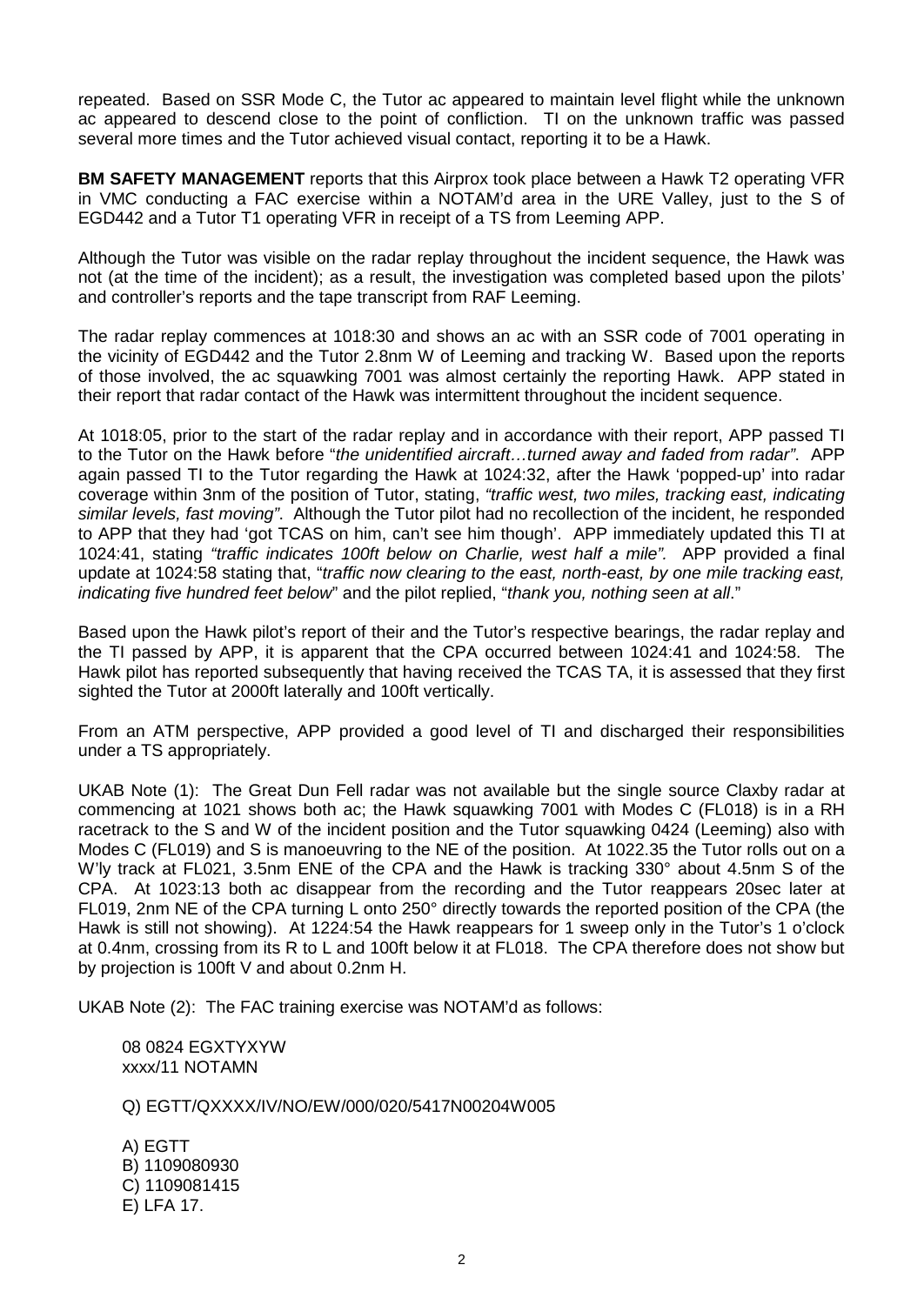WARNING. FORWARD AIR CONTROL EXERCISE.

2X HAWK ACFT WILL PARTICIPATE IN A FORWARD AlR CONTROL EXERCISE WITHIN A 5NM RADIUS OF POSITION:

N5417 W00204, HAWES VALLEY

AIRCRAFT WILL BE CONDUCTING INTENSIVE TRAINING MANOEUVRES AND MAY BE UNABLE TO COMPLY WITH THE NORMAL RULES OF THE AIR. CREWS INTENDING TO TRANSIT THIS AREA ARE STRONGLY ADVISED TO CONTACT JACKPOT CONTROL ON 297. 725 MHZ

POC: JFACTSU LEEMING 01677 456161 OR MOBILE 07855 423912.

F) 250FT AGL G) 2000FT AGL, ACTIVITY EXTENDS ABOVE)

The CPA however was about 2nm outside the NOTAMed area.

**HQ AIR (TRG)** comments that crews operating outside of their NOTAM'd area should avoid going 'heads in' unnecessarily. Equally, others should avoid the area if at all possible but there may be pressing needs to operate in the vicinity of such a warning. In the event, both aircraft were equipped with TCAS or traffic alerting equipment and it served its purpose. Had they not been so fitted it is likely that this event would have been much more serious. The Hawk pilot resolved the confliction in a timely manner.

## **PART B: SUMMARY OF THE BOARD'S DISCUSSIONS**

Information available included reports from the pilots of both ac, transcripts of the relevant RT frequencies, radar recordings, reports from the air traffic controller involved and reports from the appropriate ATC and operating authorities.

Members were briefed that several NOTAMs, both Medium and Low level, were issued that week for a series of FAC training exercises in the area concerned (the one above is one of two for the period).

The Board noted that both ac were operating legitimately under VFR in Class G airspace, the Hawk both in and above the UKDLFS. Due to the nature of his exercise the Hawk pilot had been necessarily 'heads in' in the lead up to the CPA but, prompted by his TCAS, he looked up and saw the Tutor. A Member counselled that such 'heads in' periods should be minimised and interspersed with short periods of lookout.

Due to his very short report, submitted 2 months after the event due to his being overseas, it was not clear whether the Tutor pilot was aware of the NOTAMed activity; the HQ Air Member thought that had he been aware he would have recalled it. He went on to advise that it is wise to remain well clear of such activity as the participating ac often fly outside the promulgated area of the NOTAM.

Members were reassured that in this instance the Hawk (Mk2) TCAS had revealed the Tutor and (apparently from the controller's report) the Tutor TAS had warned its pilot about the Hawk, thus proving the system.

Although the pilots report stated that there were 2 people in the Hawk, it was not clear to Members whether the rear seat occupant was a crew-member or a passenger; that being the case they